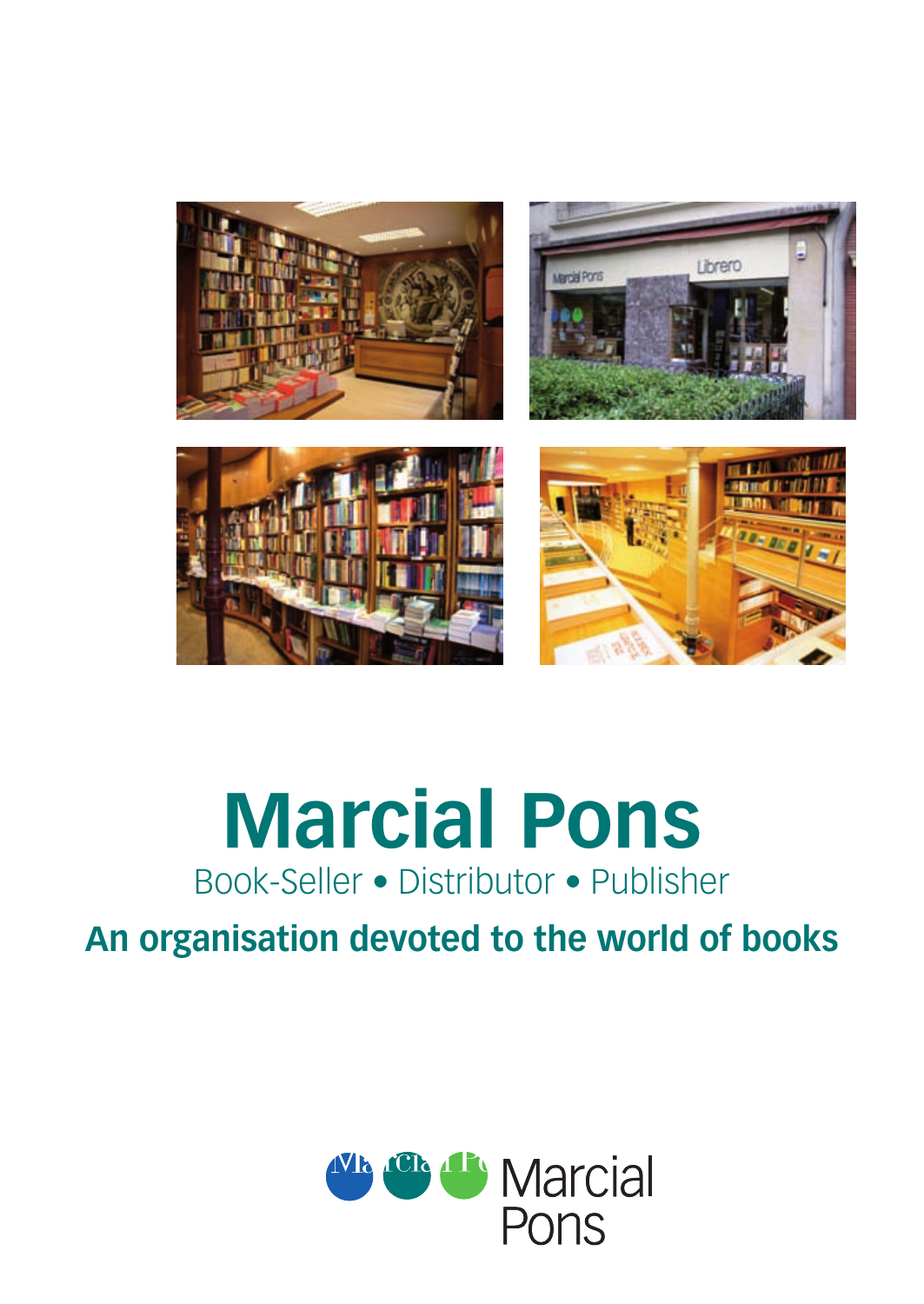

**An organisation devoted to the world of books**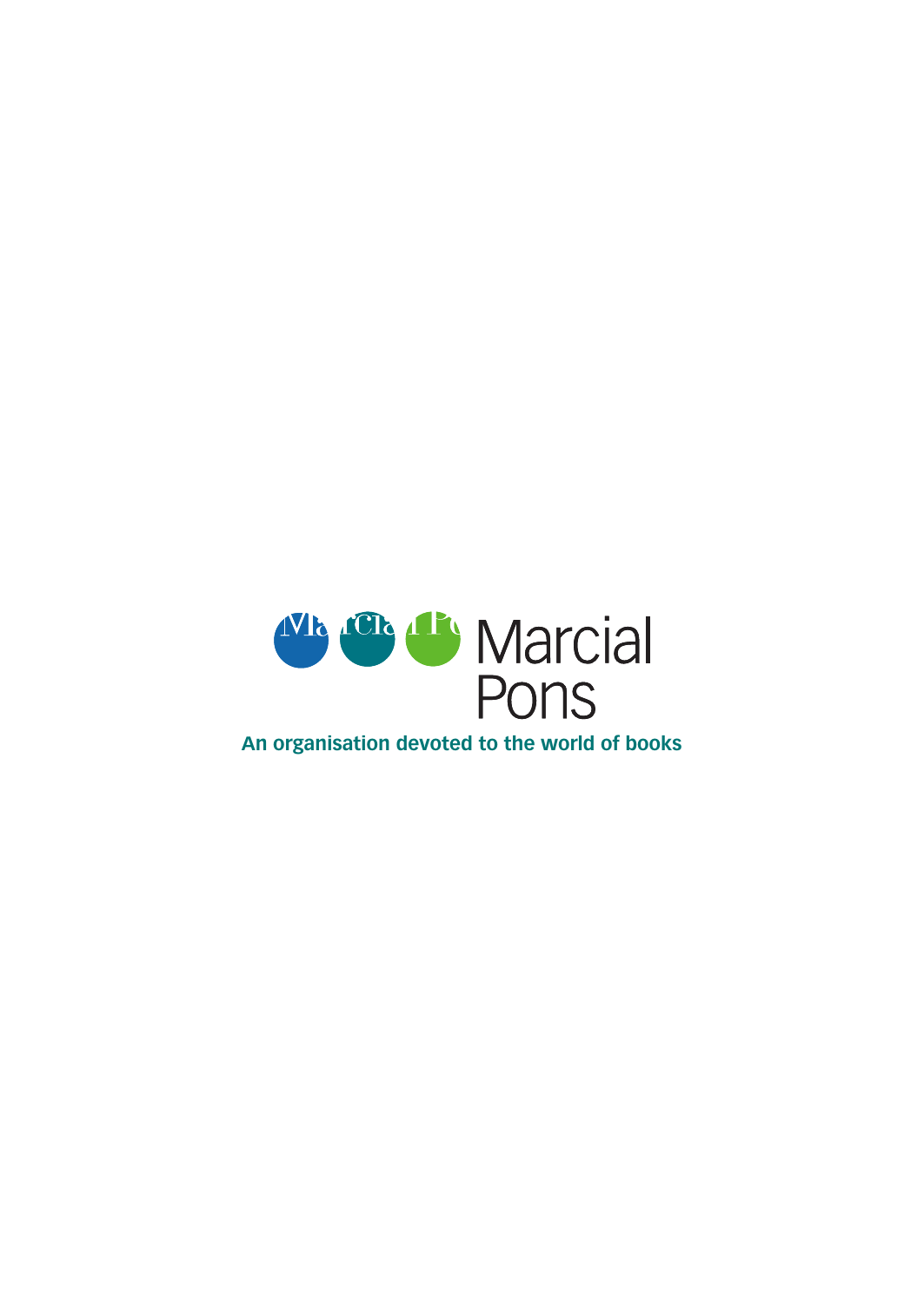#### **INDEX**

#### **I. BOOKSELLER**

On-site sales Distance sales Place your order Order confirmation Invoicing Shipment and delivery Payment methods Value-added services in our book sales Bibliographic information Importation of publications Extranet

#### **II. PERIODICAL PUBLICATIONS SUBSCRIPTION AGENCY**

Subscription management Payment methods Value-added services Bibliographic information on journals. Duplicate copies Back issue requests Extranet

#### **III. ONLINE JOURNALS AND PERIODICALS**

Por tal tools Purchase options Alerts

#### **IV. WHOLESALE BOOK DISTRIBUTION**

**V. SPECIALIZED PUBLISHING COMPANIES**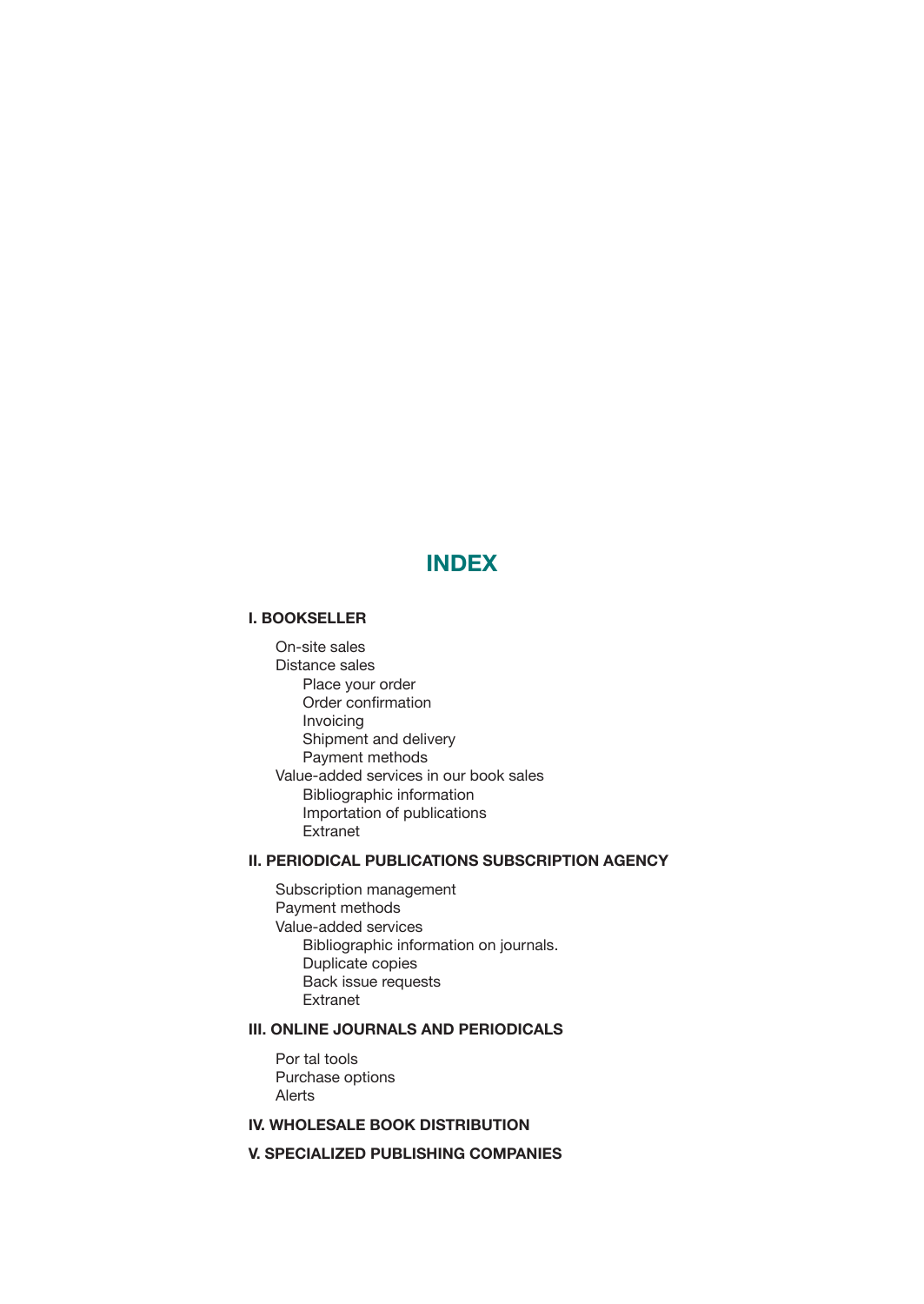

Under the commercial brand Marcial Pons operates a whole entrepreneurial organisation devoted to the world of specialized books and journals. Social Sciences (mainly Law and Economics) and the Humanities are the target areas of the Group's activity.

Marcial Pons Abejer, founder of the group, started his activity as an independent specialized bookseller in 1948 when he opened his first bookstore in Madrid. Since then he has successfully transmitted his company philosophy to the excellent team of professionals that have been joining the organisation over time. The Spanish Ministry of Labour and Social Affaires acknowledged Marcial Pons Abejer's commendable work and awarded him in 2005 the Gold Medal award for his achievements. Other academic and cultural institutions such as the Universidad Carlos III, the Universidad Complutense of Madrid, the Universidad Autónoma of Mexico and the Institute of Italian Culture have also recognized his outstanding accomplishments.

**Bibliographic Information** has been and still is the most important communication tool to make information on newly released publications from anywhere in the world, available in a timely fashion. This service, which has evolved overtime to embrace new technologies, is now requested by universities, institutions, companies, professionals and academics throughout the world.

Marcial Pons Group currently owns **four bookstores** exclusively devoted to book exhibits and sales while offering the best professional advice. Furthermore, these bookstores are real meeting points for knowledgeable and specialized user communities that can easily find reference works as well as the latest books published.

The organisation also operates a **wholesale distribution company,** a **specialized journals and periodical publications subscription agency, an online journal platform** and **three**  academic **publishing companies,** two specialized in Law and Social Sciences, located in Madrid and Buenos Aires, and a third one, specialized in History, located in Madrid.

In order to meet its growing logistic needs, in 1995 Marcial Pons based its central offices and warehouses in its own 2.500 m2 building for the exclusive use of the companies of the Group, in which their logistic and support departments as well as the headquarters of the publishing companies, the distributor and the subscription agency are based.



Marcial Pons Law Books Madrid, 1970



"Gold Metal for Excellence in Labour award ceremony October, 18th 2005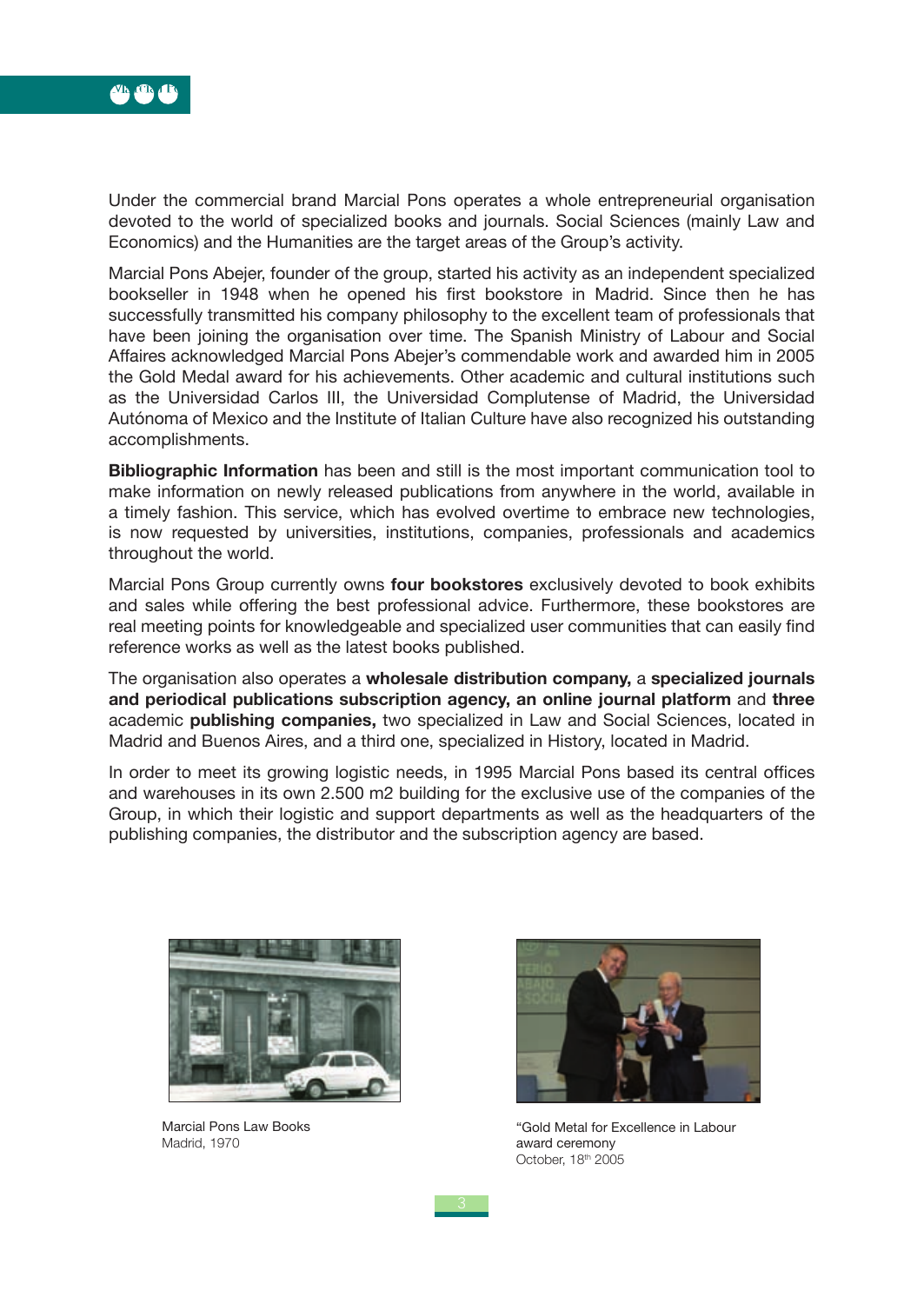

#### **I. BOOKSELLER**

Marcial Pons is conscious about the continuous evolution that the book world is undergoing, thus, it has adapted its structures to meet the changing needs of the industry regarding both, on-site and distance sales.

#### **On-site Sales**

On-site sales are conducted at the four Marcial Pons bookstores, which are managed by qualified and experienced booksellers who assure **personalized attention** to clients. In all of our bookshops the widest selection of Spanish and foreign books on all of our specialized subjects are displayed.

#### **Distance sales**

Marcial Pons has developed a commercial and administrative structure capable of effectively managing distance sales. The scope of this service reaches all countries within the five continents. In this sense, Marcial Pons has embraced the latest data transmission and reception technologies and negotiates the most advantageous shipment fees for the benefit of its clients, providing excellent value for money and a high quality, fast and cost-effective service.

A great number of books that our clients request can be found in the regular stock of our bookstores, thus facilitating their rapid delivery.

#### **Buying at Marcial Pons is easy**

#### Place your order**:**

- On-line at www.marcialpons.com
- By e-mail: international@marcialpons.es
- By phone: (34) 91 304 33 03 or by fax: (34) 91 327 23 67
- By ordinary mail to any of the Marcial Pons addresses
- Through EDI



Marcial Pons. Law Books Bárbara de Braganza, 8. Madrid



Marcial Pons. Humanities Plaza del Conde del Valle Suchil, 8. Madrid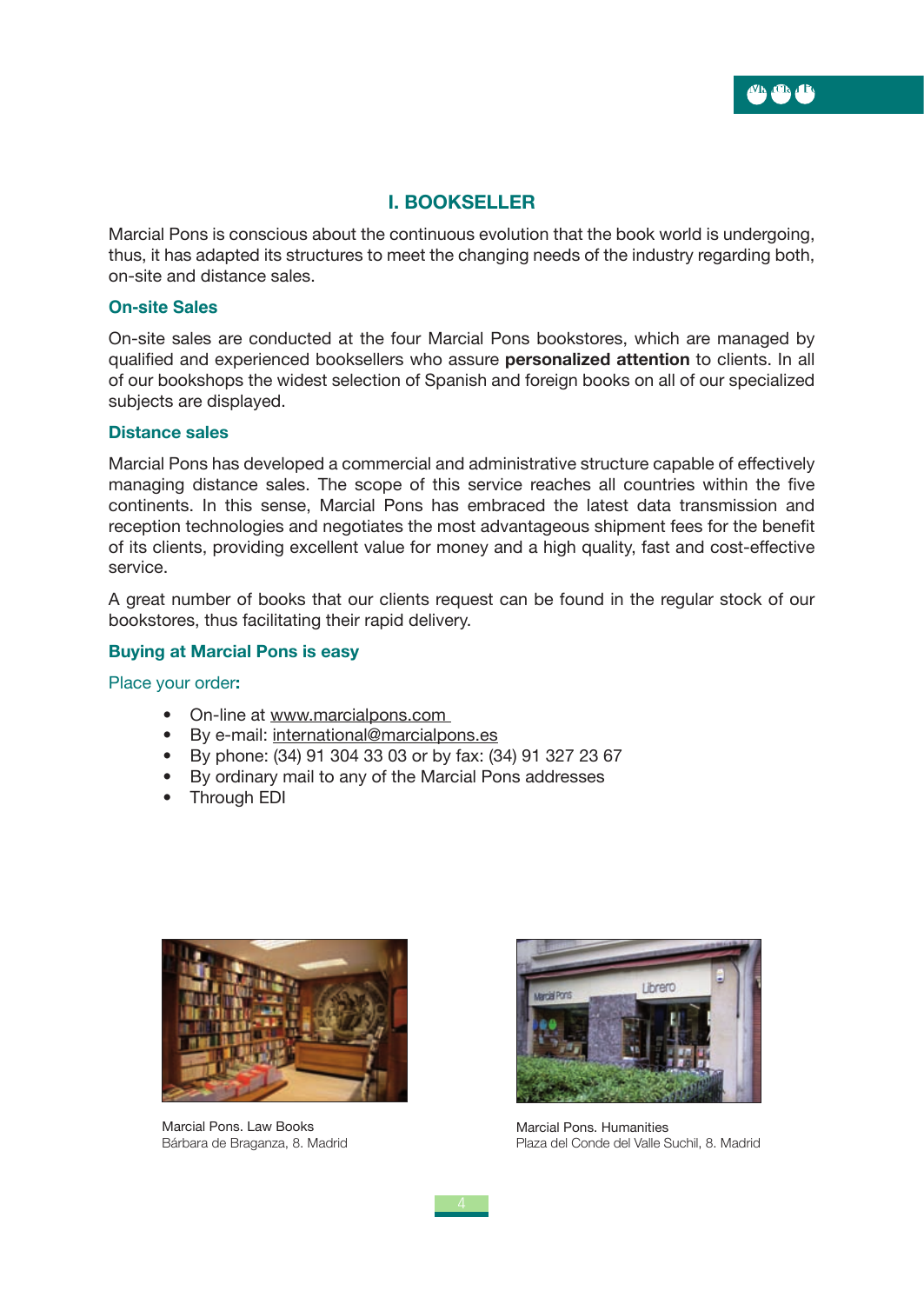

#### Order confirmation:

When our customer's order is received the system sends a confirmation of the order as well as any other information relating to the availability of the book (sold out, out of stock, reprinting, etc.)

#### Invoicing:

Marcial Pons administrative structure is ready to adjust to the organizational and budgetary needs of its institutional clients. Just before the order is shipped the invoice is sent by email in pdf format. In regards to individual customers the invoice is attached to the product.

#### Shipment and delivery:

Marcial Pons has negotiated the most advantageous shipment conditions for the benefit of its clients:

- Europe (currier): 3 days in transit.
- Other continents (currier): 5 to 7 days in transit.
- For special orders by volume or weight the shipment is made by air freight (from 70 kg): 7 to 10 days in transit, or ocean freight (from 250 kg): 20 to 30 days in transit.

#### Payment methods:

- International bank check to Marcial Pons Librero, S.L.
- Credit card (VISA, MASTERCARD and AMERICAN EXPRESS)
- Bank transfer: This payment method is only available for institutions, businesses and law firms that have previously requested it.

#### **Value-added services in our book sales**

#### Bibliographic information

**• The Marcial Pons' catalogue** has been a constant during its bookseller trajectory. This valuable information tool, which is permanently updated and constitutes our bibliographic data base, connects us to all Spanish publishers and to a wide selection of the most important publishing houses in Europe and America.



Marcial Pons. Books in economics and Business Plaza de las Salesas, 10. Madrid



Marcial Pons Llibreters. Books in Law, economics and Buisiness Provença, 249-251. Barcelona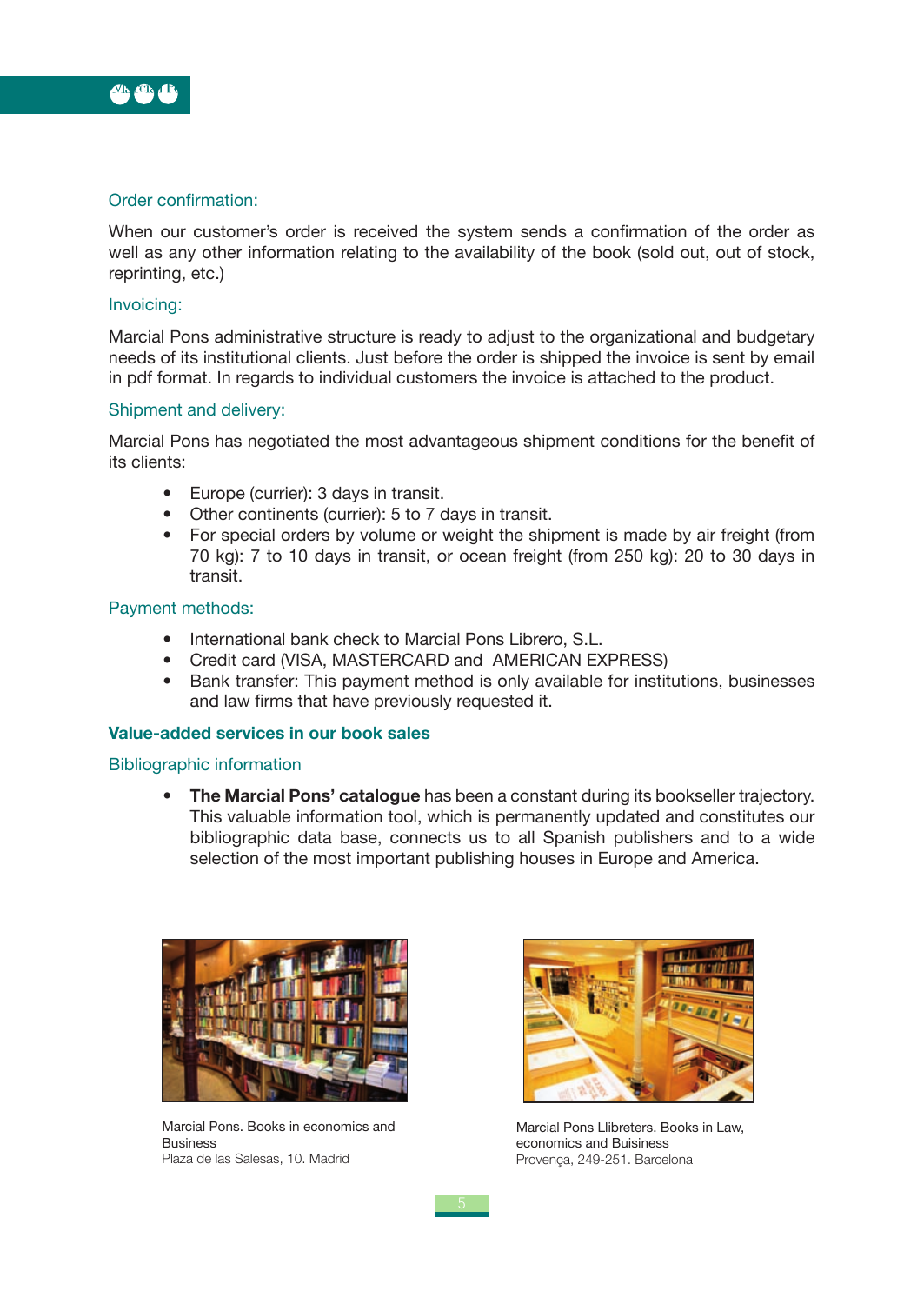

- **• Cataloguing:** our organisation employs a well-educated staff in Library Science and Documentation.
- **Monographic catalogues** and **new release catalogues**: Marcial Pons often makes available in their bookstores monographic catalogues on specific subjects which include the most representative bibliography on the subject. Every three months, it also produces catalogues with a selection of the latest titles published.
- **Online catalogue**: the Marcial Pons Web page, http://www.marcialpons.com, offers the possibility to search all references contained in the Marcial Pons catalogue by author, title, ISBN, EAN, subject, publisher and year.
- **Interactive new publications newsletter** (SNI): any client that signs up for this service will receive by email, free of charge, every 15 days, all new titles published within the subjects of their choice.
- **Online catalogue in MARC format:** http://marcialpons.absysnet.com This catalogue contains all the bibliographic records gathered in the Marcial Pons data base relating to works published within the last five years. This catalogue is supported by an **ABSYS WEB OPAC** - **Z-39.50** server, which offers our authorized clients the possibility of integrating our records into their own. It contains approximately 100.000 bibliographic records converted to MARC format. Furthermore, all new titles received, which usually represent more than a thousand records, are incorporated quarterly.
- **• Personalized bibliographic production**: The Marcial Pons bibliographic department with the help of the staff in our bookstores can tailor the bibliographic information to the specific needs of our clients according to subject, language, year, etc, as requested.
- **• Bibliographic search**: This same bibliographic department has the necessary tools and experience to search any requested publication throughout the world.

#### **Importation of publications**

Marcial Pons has 55 years of experience in the foreign book market. Currently, it maintains commercial relationships with the most important publishing houses in Europe and America. These are well-established relationships which enables Marcial Pons to function as a bridge



Marcial Pons. Headquarters San Sotero, 6. Madrid



The marcial Pons´ website advenced search engine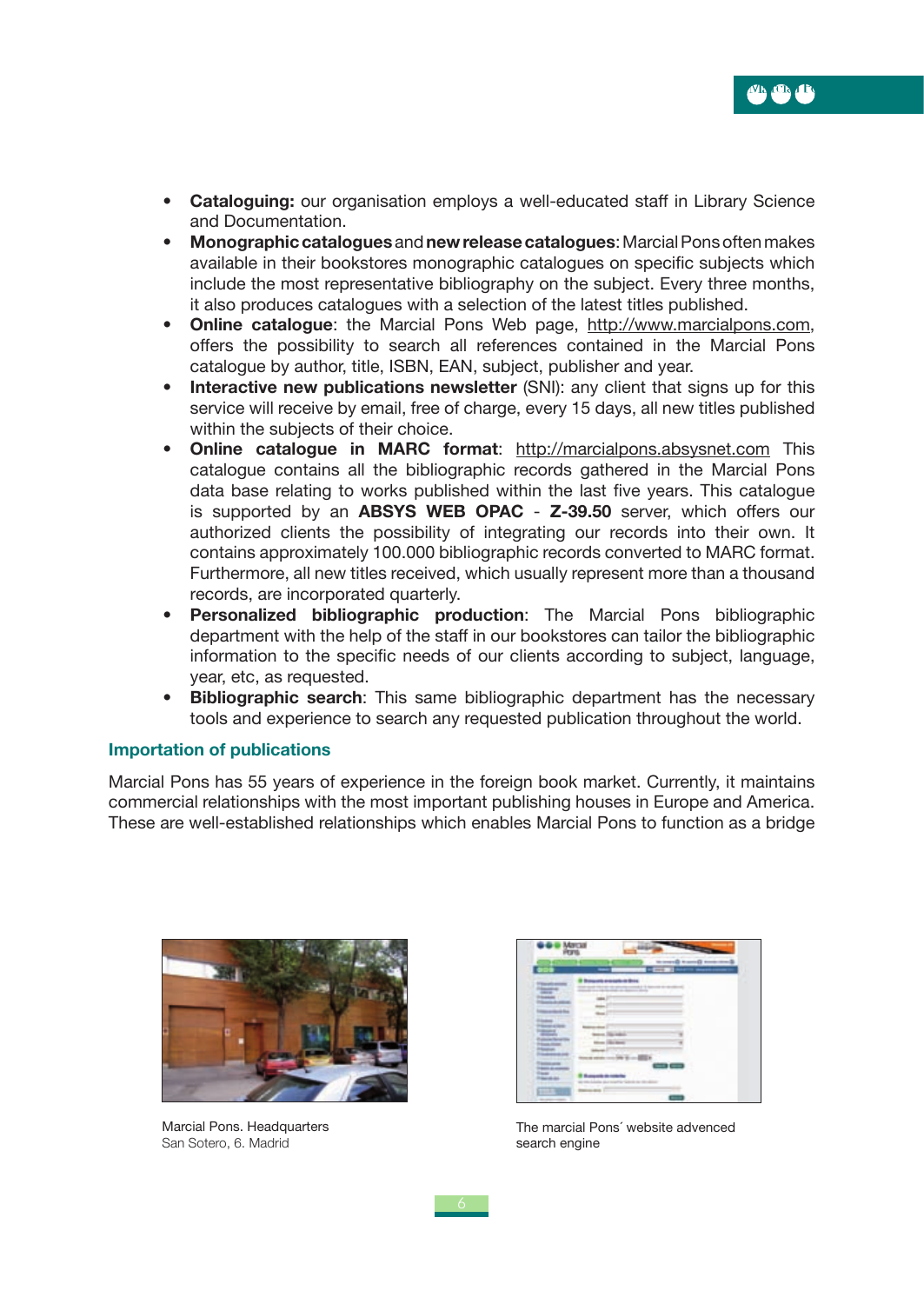

between Europe and America by channelling a great number of European book orders from American customers.

#### **Extranet**

This service, free of charge for all clients that request it (at clientes@marcialpons.es) offers the possibility to search the Marcial Pons Data Base through the digital network:

- **Order tracking information:** By selecting a specific time frame or by entering the book title, clients are able to track their orders and access the information that the publisher has provided.
- **Access to our bibliographic database in MARC format**, especially designed for libraries.

#### **II. PERIODICAL PUBLICATIONS SUBSCRIPTION AGENCY.**

Aiming at offering its clients a full service that responds to all their bibliographic needs, Marcial Pons established in the early fifties a separate unit to deal exclusively with subscriptions to periodicals as well as academic and professional journals, being one of the few Spanish booksellers to offer this service.

Nowadays it manages and monitors approximately twenty five thousand subscriptions to worldwide periodical publications, three thousand of which correspond to foreign clients.

In this department, in addition to journals, other periodical publications are managed, such as yearly publications, works with exchangeable sheets, collections, serials and works with irregular recurrence, in any format: paper, microfiche, CD-ROM, DVD, Internet.

#### **Subscription management**

- Marcial Pons maintains a permanently up-dated data base gathering more than thirty thousand references to journals and periodical publications. The data base displays the following fields: ISSN, title, publisher, fields, regular recurrence, language, country, date of first edition, current edition, subject, sub-subject.
- Bibliographic search of journals and periodicals.
- Cost projections.



Search engine of the Marcial Pons´ Marc service http://marcialpons.abysnet.com



Marcial Pons´ Extranet http://clientes.marcialpons.es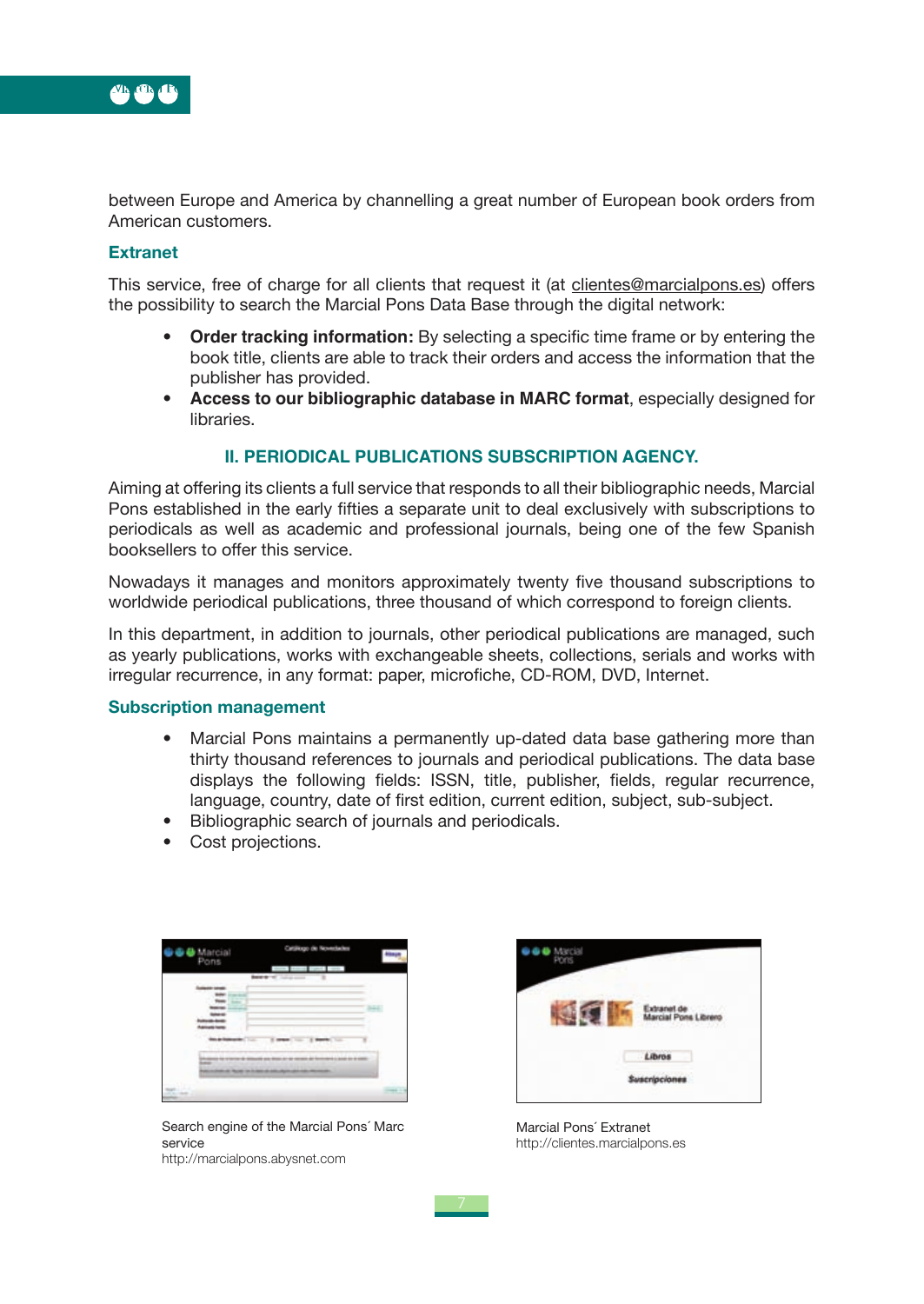

- Detailed invoicing including ISSN, title, period of time, customer reference and price.
- Periodical claim for subscriptions that publishers have not fulfilled.
- Request for issues not received by clients. (This transaction can be made through the Extranet)
- Immediate response upon reception of publishers answers.
- Claim monitoring. We send a monthly list to our customers of all pending claims with all relative feedback. (See Extranet)
- Subscription cancellations.
- Subscription renewal at the end of the period.
- Serials and standing orders. Assurance of up to date issues to maintain ones collection.

#### **Payment methods**

- Credit card (VISA, MASTERCARD and AMERICAN EXPRESS)
- Bank transfer: This payment method is only available for institutions, businesses and law firms that have previously requested it.

#### **Value-added services**

#### Bibliographic information on journals.

- Marcial Pons assembles a completely updated journal and periodicals data base that gathers more than thirty thousand references. This data base is in MARC format and offers the possibility of downloading through the z39.50 server.
- Information on new released journals and periodical publications.
- Information about changes in journals, such us title, publisher, regular recurrence, extraordinary price increases, subscription modality, presentation format, medium, etc.
- Information on journals with online access by Internet at www.marcialpons.es or through the Extranet.
- Information about the web pages of the journals and periodicals and about the possibility of downloading the content or summary of each issue.



Order tracking through the Extranet Some journals distribute by Marcial



Pons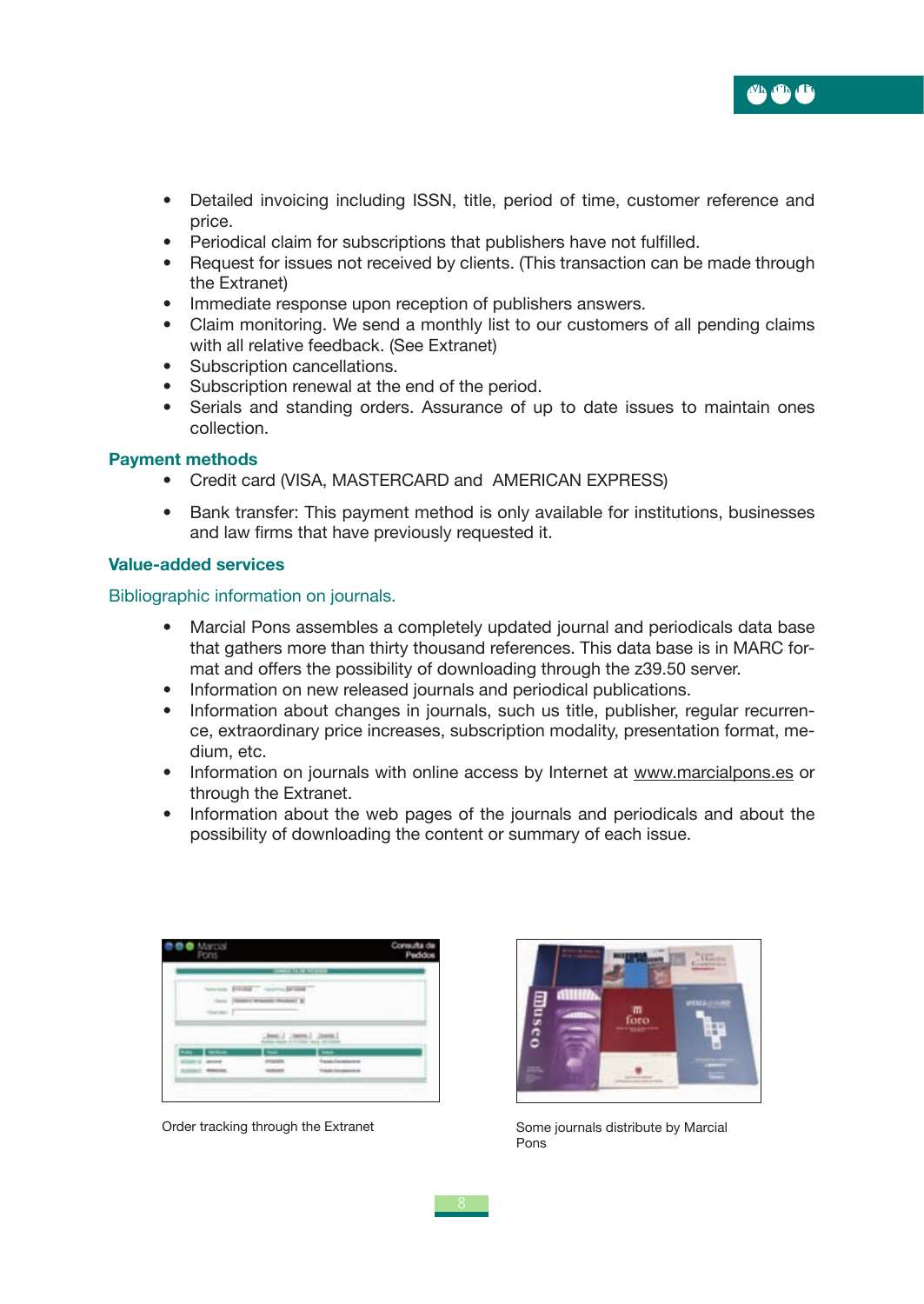

#### Duplicate copies

Over the years in which Marcial Pons has offered the journal subscription service, it has been accumulating duplicate copies in its archives. This fact allows us to give an immediate response to claims for non-received issues.

#### Back issue requests

In order to provide an integral service to our clients, we search for professional journal back issues or entire collections upon request. We are greatly experienced in finding the best offers among antique dealers and publishers.

#### Extranet

Marcial Pons has developed an Extranet for clients subscribing to journals, allowing them to make, from a single web page, all transactions relating to their subscriptions:

- Searching the journals and periodicals bibliographic data base and accessing every record through the advanced search by ISSN, title, language, country, subject and sub-subject.
- Checking the status of subscriptions.
- Checking the status of claims and the information provided by publishers.
- Claiming non-received issues in an easy and fast manner by searching the journal and entering the number of the issue.
- Signing up for new subscriptions.

#### **III. ONLINE JOURNALS AND PERIODICALS**

Marcial Pons have aimed to go one step further in disseminating journals and periodicals, thus, it has launched an Online Journal Portal, making their content available online to professionals in a simple and practical manner. Mainly Spanish and Latin-American periodicals on the subjects we work with will be posted regularly.

|                                                                                 | go Prachad alla Algorithman Pittschrift Algorithman den Pittschrift Prisons |                                                                                                       |  |
|---------------------------------------------------------------------------------|-----------------------------------------------------------------------------|-------------------------------------------------------------------------------------------------------|--|
| Senior Service<br>75.00                                                         |                                                                             | they thing through the company of the company of the company of the company of the political party of |  |
| v.<br>a ti                                                                      | There are the ar-                                                           |                                                                                                       |  |
|                                                                                 |                                                                             |                                                                                                       |  |
| in Bicingcook de politicistante                                                 |                                                                             |                                                                                                       |  |
| ----                                                                            |                                                                             |                                                                                                       |  |
| - Anna Warrante -<br><b>Charles Corp.</b><br><b>Scott College The Secretary</b> |                                                                             |                                                                                                       |  |
|                                                                                 | <b>STATISTICS</b><br>$-$                                                    |                                                                                                       |  |
| a bizanyezh de artistike                                                        |                                                                             |                                                                                                       |  |
| <b>Carl State Avenue</b><br><b>MARINE RESERVE</b>                               |                                                                             |                                                                                                       |  |
| <b>SAMPAGE</b><br><b>COLLEGE</b>                                                |                                                                             |                                                                                                       |  |
| <b>COLLANS</b><br><b>Scientists</b>                                             |                                                                             |                                                                                                       |  |
| - time the entry                                                                |                                                                             |                                                                                                       |  |
|                                                                                 |                                                                             |                                                                                                       |  |
| andels are restories                                                            |                                                                             |                                                                                                       |  |

Online journal plataform http://revistas.marcialpons.es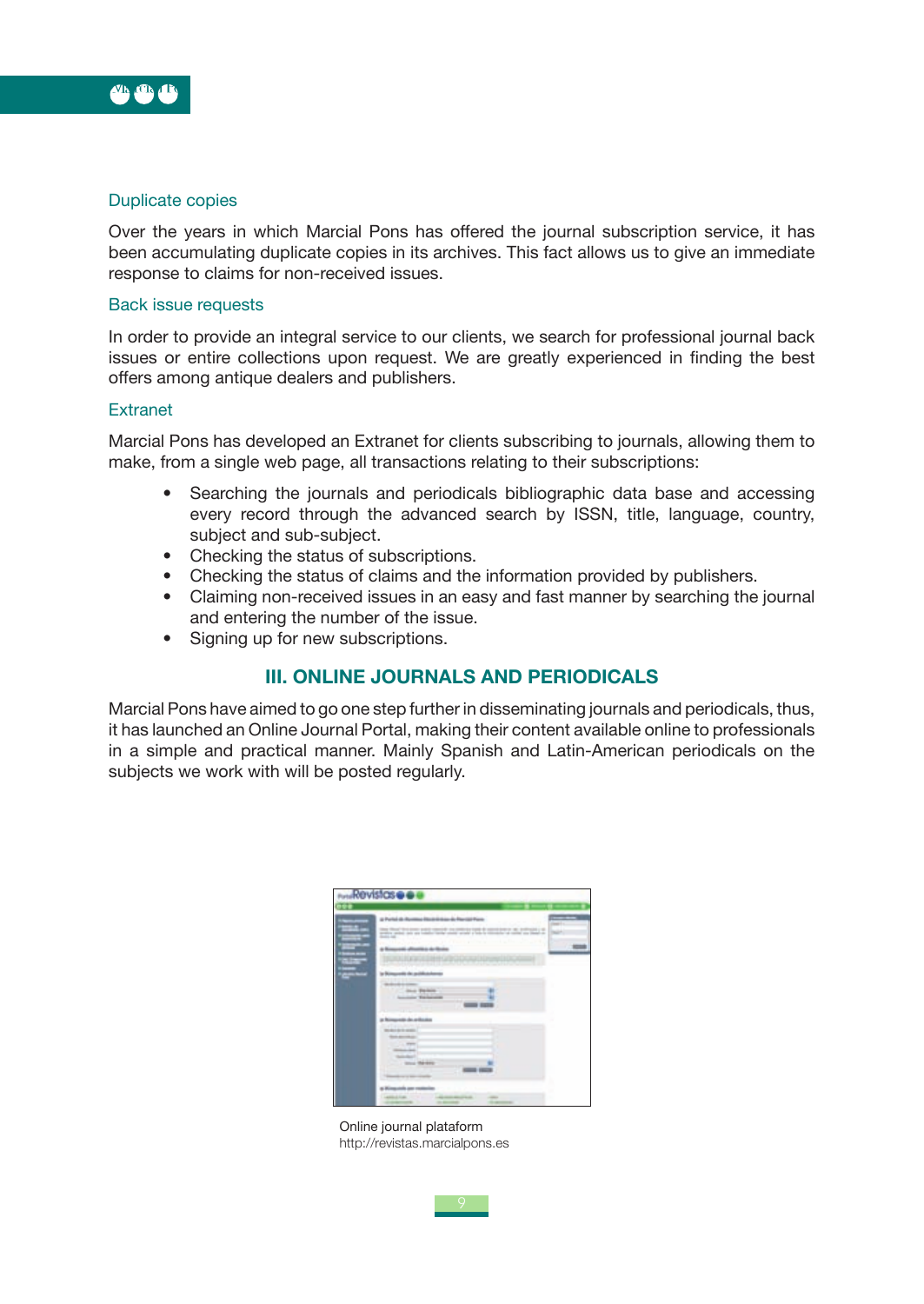

#### **Portal tools**

The website has been designed to allow access to contents in different manners:

- Alphabetical search of journal titles
- Publication search by entering journal data: journal title, language, subject.
- Article search by entering article data: journal title, article title, key words, language, full text search.
- Search by subject.

#### **Purchase options**

Users may **subscribe** to journals, **purchase specific issues** or acquire **individual articles**, and can access the content of their purchases from anywhere by simply entering their username and password at http://revistas.marcialpons.es

Public and private institutions can also purchase items through our Subscriptions Agency which will provide them with a username and password. The system also allows for IP access, which simplifies multiple user concurrent access.

#### **Alerts**

Users can sign up for two different *alert services*:

- An automatic New Issue Alert to receive e-mail notification when the latest issue of a subscription has been posted, and
- A DSI (selective Iinformation dissemination service) to receive e-mail notification when the latest issue of any publication on a subject previously selected by the user, has been posted.

#### **IV. WHOLESALE BOOK DISTRIBUTION**

Since the early fifties Marcial Pons has distributed the most emblematic books of the Spanish legal world, including the works of professors Garrigues, Bayón Chacón, De Castro and Uría among others.



Journal card in the Marcial Pons online journal plataform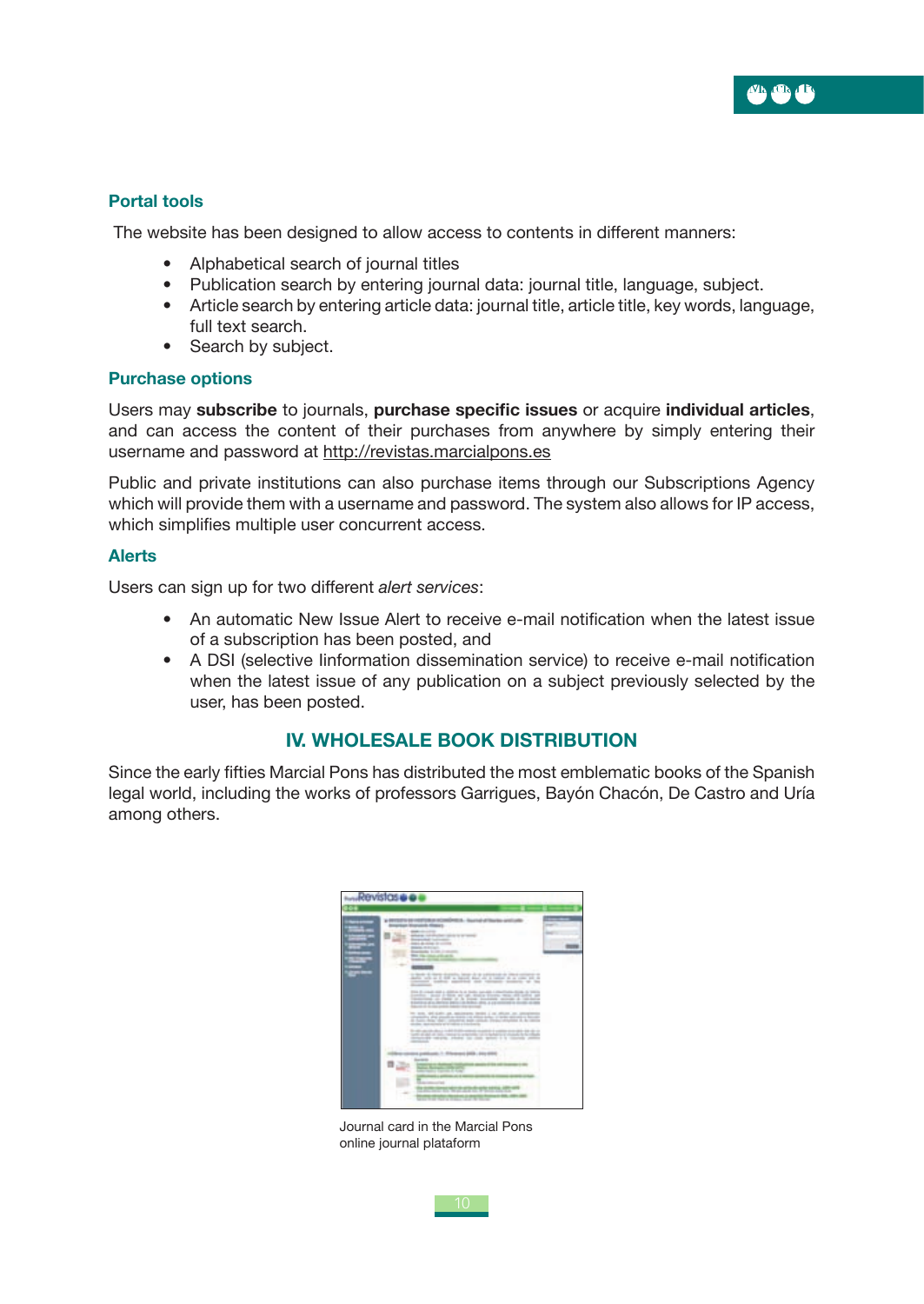

Aside from the publishing houses of the Marcial Pons Group, a great number of public and private institutions entrust their publications to our distributor. It distinguishes itself by distributing these books among their numerous Spanish clients and bookshops but also through its active promotion in Latin American countries, where it participates in the main international fairs in the sector.

Frankfurt International Book Fair Madrid/Barcelona International Book Fair (LIBER) Guadalajara International Book Fair (México) Buenos Aires International Book Fair (Argentina) Sao Paulo International Book Fair (Brasil) The London Book Fair (United Kingdom)

Marcial Pons distributes the titles of the following institutions, among others:

ANABAD (MADRID). ANABAD (CASTILLA-LA MANCHA). ÁNGEL RIESCO TERRERO. ASOCIACIÓN ESPAÑOLA DE FUNDACIONES. AYUNTAMIENTO DE POZOBLANCO. AYUNTAMIENTO DE BENAVENTE. CASA DE VELAZQUEZ. CÁTEDRA PRASA DE EMPRESA FAMILIAR. CENTRO CULTURAL CONDE DUQUE. CENTRO DE ESTUDIOS E INVESTIGACION SAN ISIDORO. CENTRO DE ESTUDIOS POLÍTICOS Y CONSTITUCIONALES. CENTRO DE INVESTIGACIÓN Y ESTUDIOS REPUBLICANOS. CENTRO DE ESTUDIOS SUPERIORES ESPECIALIDADES JURIDICAS.

CENTRO DE ESTUDIOS Y DOC. DE LAS BRIGADAS INTERNACIONALES. CENTRO PARA LA EDICIÓN DE CLÁSICOS ESPAÑOLES. CIUDAD AUTONOMA DE MELILLA. COLEGIO DE REGISTRADORES DE LA PROPIEDAD Y MERCANTILES DE ESPAÑA CONSEJO GENERAL DEL NOTARIADO. CONSEJO GENERAL DEL PODER JUDICIAL. CORTES DE CASTILLA Y LEÓN. EDITORIAL LETE. ESADE. FAJARDO EL BRAVO. FERNANDO GUTIERREZ LASO. FORO PARA EL ESTUDIO DE LA HISTORIA MILITAR EN ESPAÑA. FUNDACIÓN COSO.



Some books distribute by Marcial Pons Marcial Pons. Headquarters



San Sotero, 6. Madrid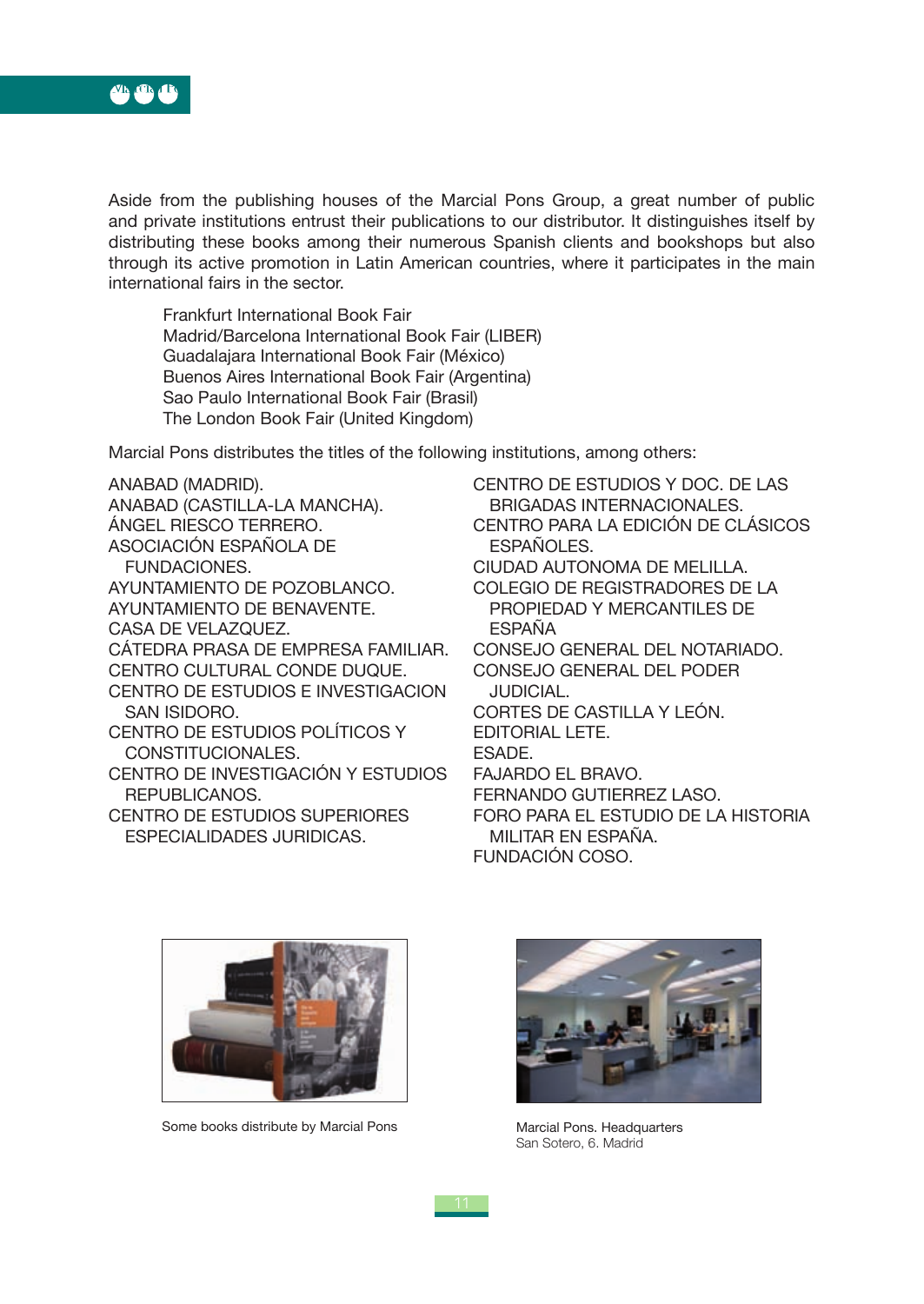

FUNDACION CULTURAL CANTERA-BURGOS FUNDACION DEMOCRACIA Y GOBIERNO LOCAL. FUNDACIÓN ENSEÑANZA SUPERIOR A **DISTANCIA** FUNDACIÓN ESPAÑOLA DE HISTORIA MODERNA. FUNDACIÓN INSTITUTO CASTELLANO Y LEONÉS DE LA LENGUA. FUNDACIÓN GARCIA AREVALO. FUNDACIÓN JUANELO TURRIANO. FUNDACIÓN LARGO CABALLERO. FUNDACIÓN LEBREL BLANCO. FUNDACION PI I SUNYER. FUNDACIÓN RAMÓN MENÉNDEZ PIDAL. FUNDACIÓN SAN MILLÁN DE LA COGOLLA. FUNDACION SÁNCHEZ-ALBORNOZ. FUNDACIÓN SAPERE AUDE. GLOBAL LAW PRESS.

INSTITUTO DE CIENCIAS POLITICAS Y SOCIALES. INSTITUTO DE CONTABILIDAD Y AUDITORIA DE CUENTAS. INSTITUTO DE DERECHO PÚBLICO. INST. DE ESTUDIOS HIST. DEL SUR DE MADRID "JIMENEZ DE GREGORIO". INSTITUTO UNIV. GENERAL GUTIERREZ MELLADO. INSTITUTO VASCO DE DERECHO PROCESAL. IPROLEX. REICHENBERGER EDICIONES. SEDIC. SEMINARIO DE LITERATURA MEDIEVAL Y HUMANISTICA. SENADO. SILENTE. SPANIA-BIZAS. TALLER DE ESTUDIOS DE HISTORIA DE ESPAÑA E HISPANOAMERICA. UNIVERSIDAD FRANCISCO DE VITORIA.

#### **V. SPECIALIZED PUBLISHING COMPANIES**

Encouraged by several clients, who were authors and professors, Marcial Pons established in 1990 "**Marcial Pons, Ediciones Jurídicas y Sociales**". This publishing company, born with an academic vocation, aimed at disseminating the new Spanish legal literature among the Spanish and Latin American legal world. Another important activity is the translation of foreign literature that has influenced or may influence the new doctrinal streams of Spanishspeaking countries.



some colecctions published by Marcial Pons Ediciones Jurídicas y Sociales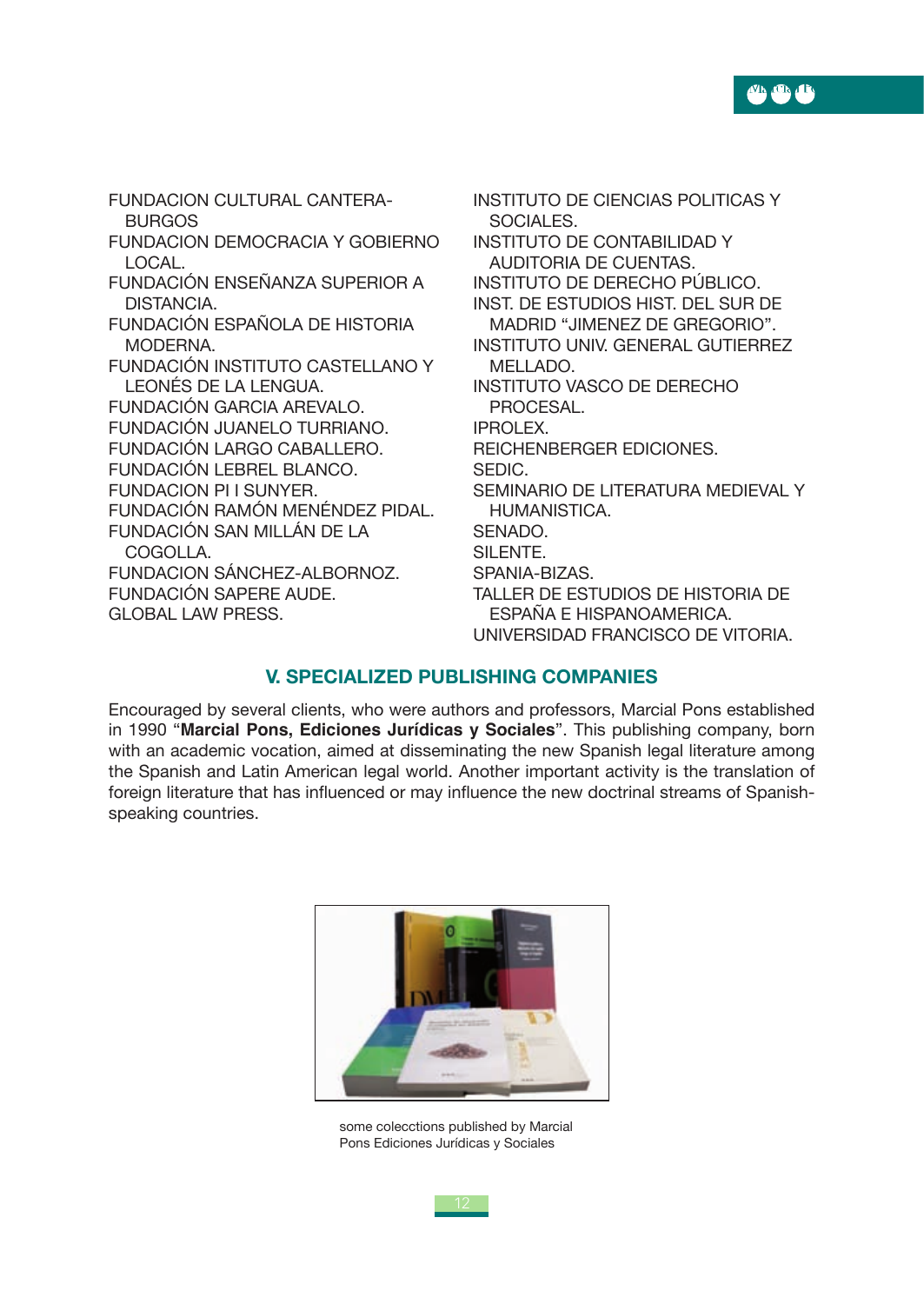

Our quality commitment to legal culture, to which we have been devoted to for sixty years, obliges us to carry out a rigorous selection of authors and works in order to publish the highest scientific level of contents. Our titles are published within the following collections:

- **University Textbooks (Manuales universitarios):** Texts written by university professors directed mainly towards Law students.
- **Legal Monographs (Monografías y Estudios Jurídicos):** Texts in which authors analyze in depth different legal issues.
- **Professional Legal Books (Manuales Profesionales):** Books addressed to Law practitioners where different aspects of the various branches of Law are analyzed in depth from both a doctrinal and a practical approach.
- **Law and Philosophy collection (Filosofía y Derecho):** The philosophic analysis of Law holds a prominent position in our contemporary societies which manifests itself in the importance of knowing the philosophical foundations of our legal institutions, and thus, understanding them better and subjecting them to a reasoned critic. This collection aims at enriching the philosophic debate existing in the Spanish language legal culture combining the publication of iusphilosophic texts originally written in Spanish and works translated from other languages.
- **Politopías Collection:** Aimed at publishing Social Sciences classics -classics from the past and works from the present- in which legal, economic, political, social and anthropologic questions are presented as interrelated and inherent aspects of the same issue.
- **Commercial Law Treaty collection** (Tratado de Derecho Mercantil): sixty five volumes written by renown specialists belonging to the academic and professional legal worlds, that will offer a rigorous, from a scientific perspective, and useful, from a practical perspective, insight of every question relating to Commercial Law, analyzing in depth the Spanish legal doctrine, case law and literature.
- **New Tax Legislation** (Nueva Ley General Tributaria): monographic works on the different issues raised by the new Spanish legislation on taxes.
- **Economics and Business collection** (Derecho y Economía): With this collection of monographs addressing current critical issues relating to business and to the economic world in general, Marcial Pons aims at contributing to widen the existing



The law and philosophy collection´s web site http://www.filosofiayderecho.es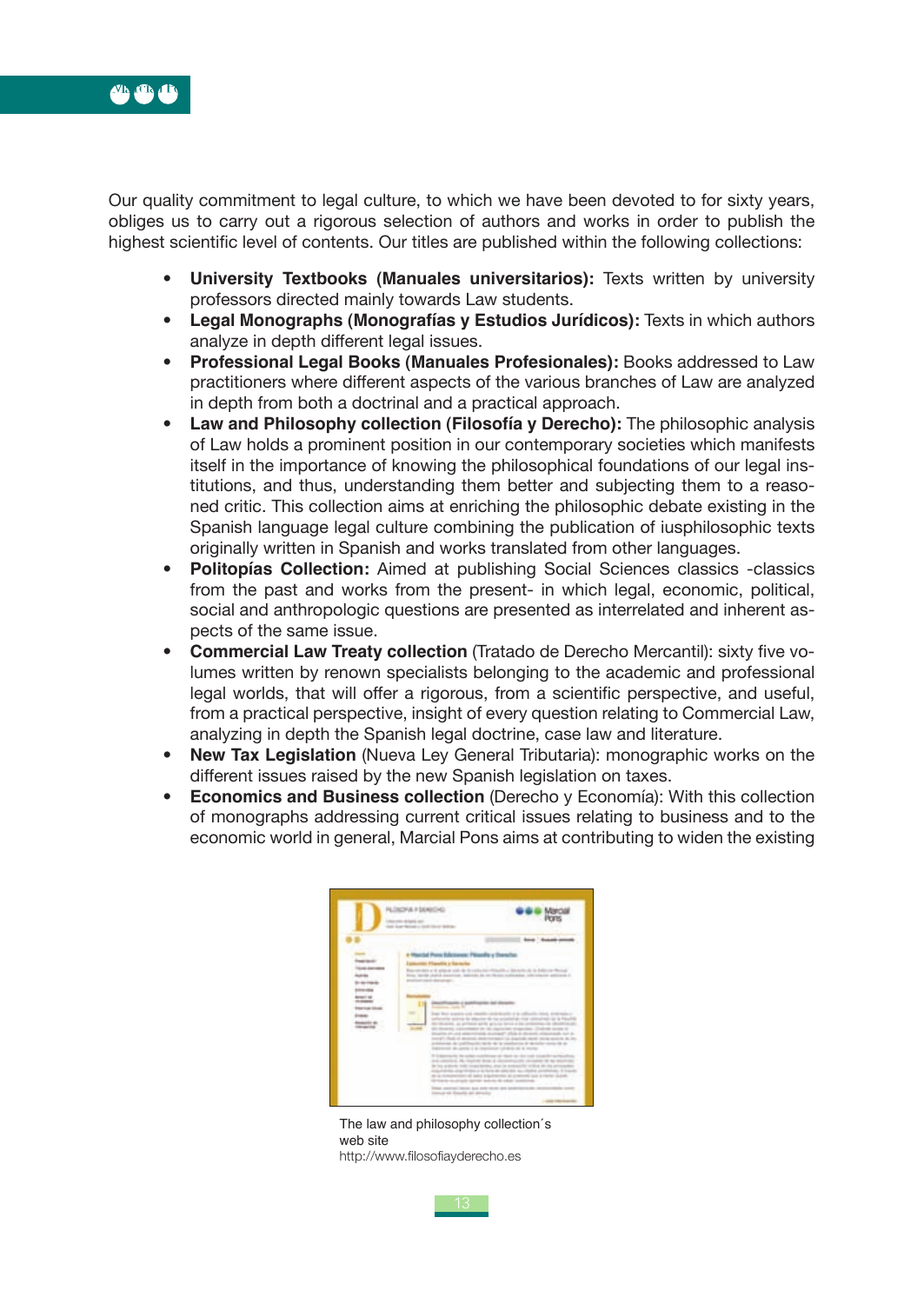

analysis and assessments concerning the huge changes and phenomena produced in the current global economic world.

Marcial Pons also provides editing assistance to a number of institutions that request this service, maintaining the following collections:

- **Fundación Rafael del Pino collection**
- **Cátedra de la OMC** (World Trade Organisation collection)
- **Fundación Cultural Hispano Brasileña collection**
- **Harvard-Complutense Seminar on Business Law collection**

During its eighteen years of existence it has published more than one thousand four hundred titles and its catalogue currently contains more than one thousand titles.

In 2000 Marcial Pons established "**Marcial Pons, Ediciones de Historia**", which, known for its scientific rigor and quality, has published during this period more than hundred and fifty titles.

History collections

- **Monographs collection**
- **Memories and Autobiographies collection**
- **Spanish History collection** (In twelve volumes. Written by renown specialists)
- **Chronicles collection**

Journals

- **Doxa**
- **Actas de Derecho Industrial**
- **Revista de Historia Económica/Journal of Iberian and Latin American Economic History** (with articles in Spanish and in English in every issue)
- **Foro. Revista de Ciencias Jurídicas y Sociales**
- **Ayer**

Aiming at disseminating the Latin-American legal culture in such continent and worldwide, in 2007 the group once more founded a new publishing house "**Marcial Pons Argentina**" located in Buenos Aires.



Some collections published by Marcial Pons Historia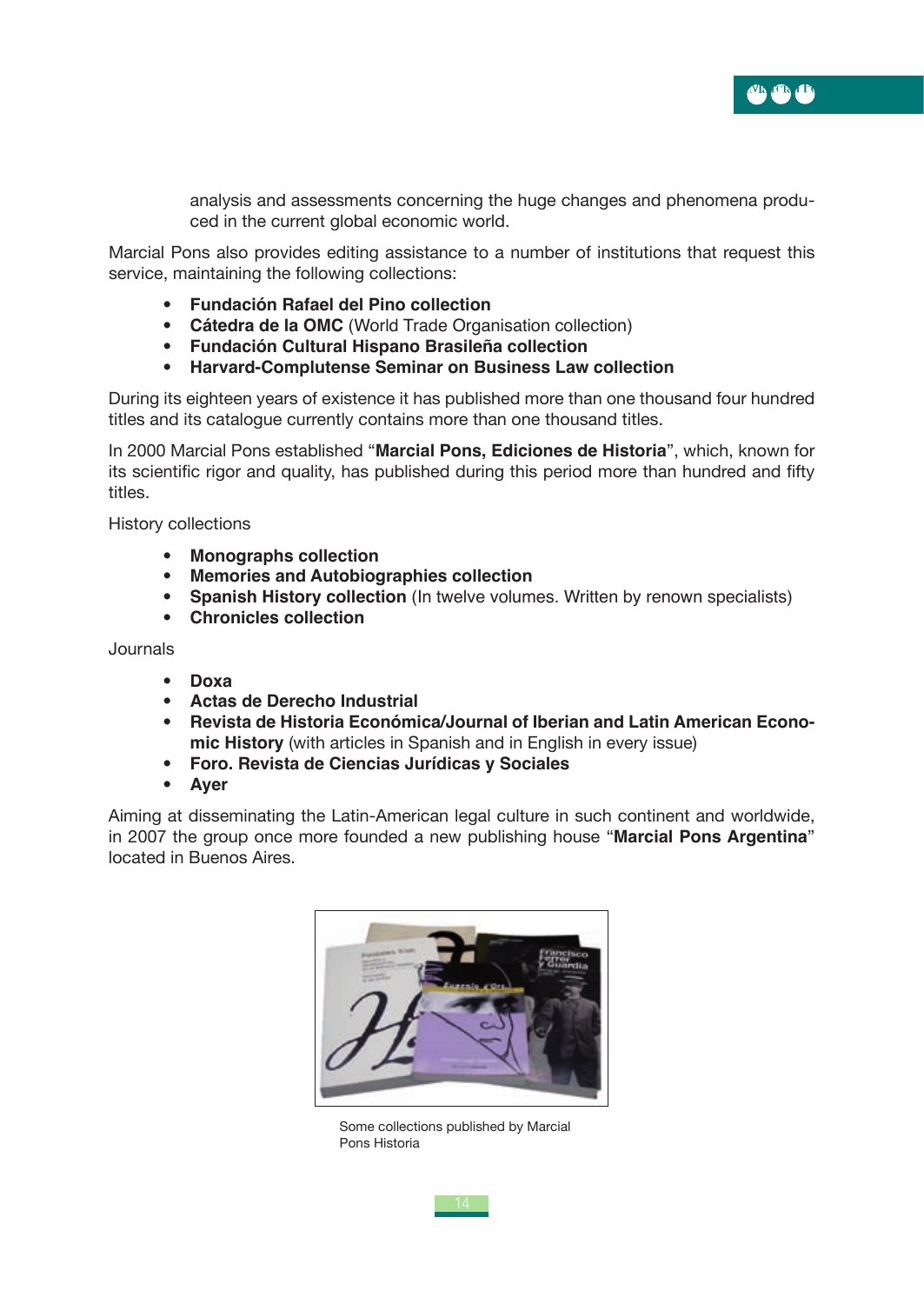